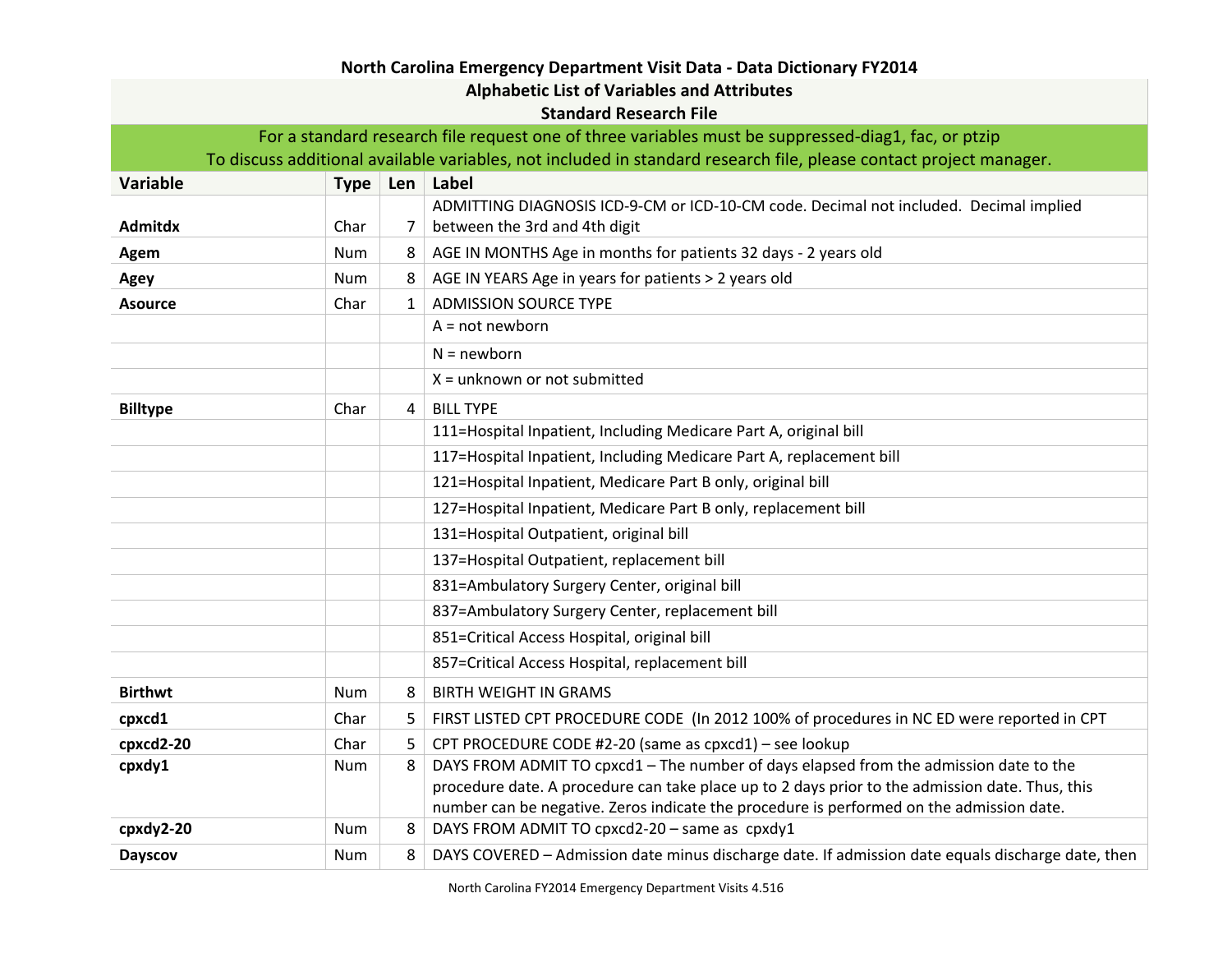|                  |      |    | length of stay equals 1                                                                              |
|------------------|------|----|------------------------------------------------------------------------------------------------------|
|                  |      |    | FIRST LISTED DIAGNOSIS CODE - ICD-9-CM code or ICD-10-CM code. Decimal not included. Decimal         |
| diag1            | Char | 7  | implied between the 3rd and 4th digit. See lookup                                                    |
| diag2-diag25     | Char | 7  | DIAGNOSIS CODE #2-25 (same as Diag1)                                                                 |
|                  |      |    | PRESENCE OF ER REV CODE (045x) =1 - Patient admitted from ED to inpatient, Truven Derived            |
| <b>Erflag</b>    | Num  | 8  | variable.                                                                                            |
| <b>Ethnicity</b> | Char | 2  | <b>ETHNICITY</b>                                                                                     |
|                  |      |    | 1=Non-Hispanic                                                                                       |
|                  |      |    | 2=Hispanic                                                                                           |
| Fac              | Char | 11 | FACILITY ID - Hospital identification number (see lookup for facility name and address, no zip code) |
| Fyear            | Char | 6  | FISCAL YEAR - Four digit fiscal year                                                                 |
|                  |      |    | PRESENCE OF OR REV CODE $(036x) = 1 -$ Indication of Operating Room Use during stay, Truven          |
| orflag           | Num  | 8  | <b>Derived Variable</b>                                                                              |
| payer1           | Char | 2  | PRIMARY PAYER CODE - State-specific payer code                                                       |
|                  |      |    | 09=Self Pay (historical P)                                                                           |
|                  |      |    | 10=Central Certification (historical F)                                                              |
|                  |      |    | 11=Other Non-Federal Program (historical X)                                                          |
|                  |      |    | 12=Preferred Provider Organization (PPO) (historical Z)                                              |
|                  |      |    | 13=Point of Service (POS) (historical Y)                                                             |
|                  |      |    | 14=Exclusive Provider Organization (EPO) (historical J)                                              |
|                  |      |    | 15=Indemnity Insurance (Historical L)                                                                |
|                  |      |    | 16=Health Maintenance Organization (HMO) Medicare Risk (Historical K)                                |
|                  |      |    | (A/AM=historical automobile medical)                                                                 |
|                  |      |    | BL=Blue Cross & Blue Shield (historical B)                                                           |
|                  |      |    | CH=Champus (historical C)                                                                            |
|                  |      |    | CI=Commercial Insurance (historical I)                                                               |
|                  |      |    | DS=Disability (historical G)                                                                         |
|                  |      |    | HM=Health Maintenance Organization (HMO) (historical H)                                              |
|                  |      |    | LI=Liability (historical Q)                                                                          |
|                  |      |    | LM=Liability Medical (historical R)                                                                  |
|                  |      |    | MA=Medicare Part A (historical M)                                                                    |
|                  |      |    | MB=Medicare Part B (historical T)                                                                    |
|                  |      |    | MC=Medicaid (historical D)                                                                           |

North Carolina FY2014 Emergency Department Visits 4.516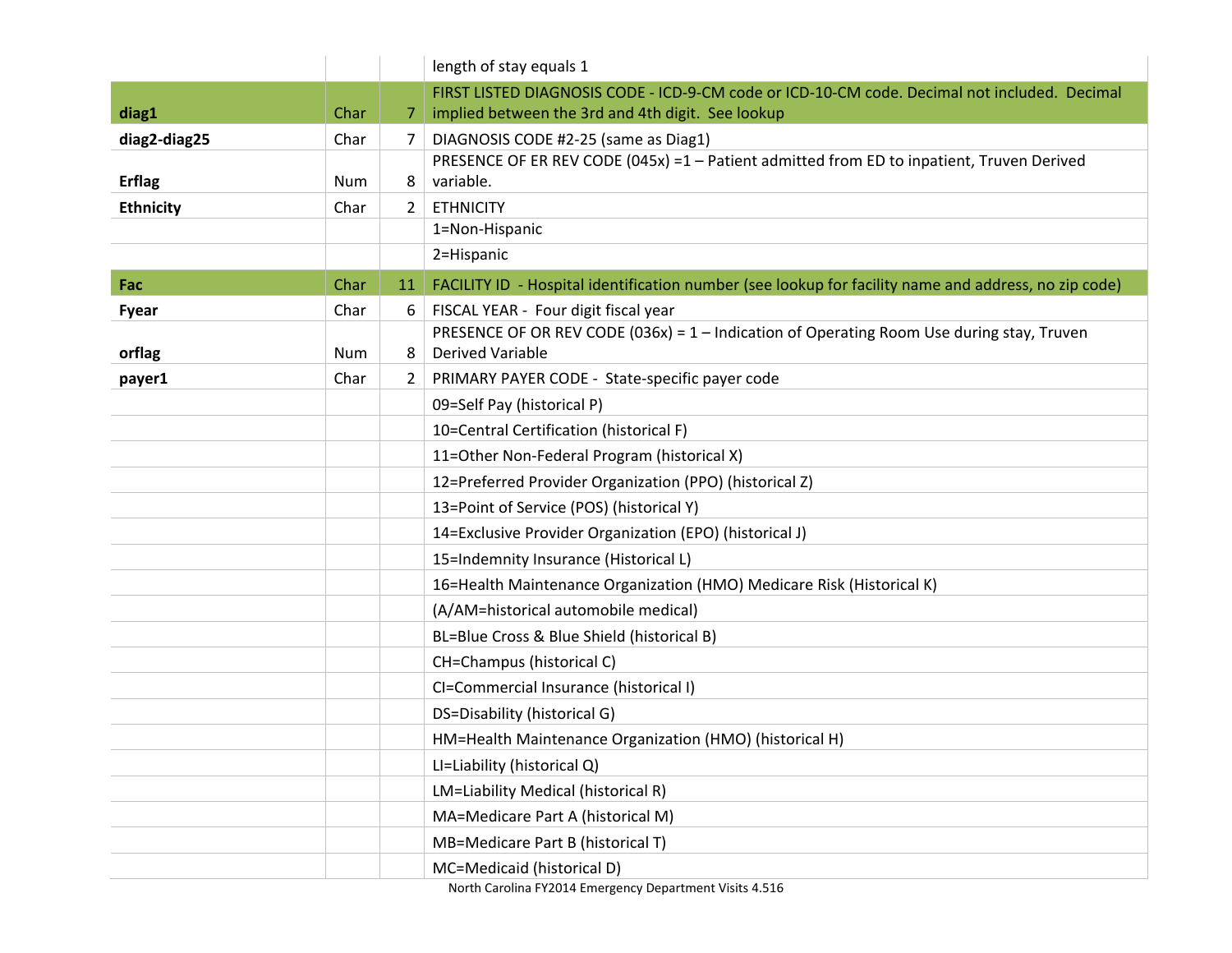|           |            |                | (N=historical other government)                                                                |
|-----------|------------|----------------|------------------------------------------------------------------------------------------------|
|           |            |                | OF=Other federal program (historical V)                                                        |
|           |            |                | (S=historical self insured)                                                                    |
|           |            |                | TV=Title V (historical 1)                                                                      |
|           |            |                | VA=Veteran Administration Plan (historical 2)                                                  |
|           |            |                | WC=Workers Compensation Health Claim (historical W)                                            |
|           |            |                | ZZ=Mutually defined unknown (historical U)                                                     |
| payer2-3  | Char       | $\overline{2}$ | PAYER CODE 2-3 - secondary payer codes, same as payer1                                         |
| paysub1-3 | Char       | 4              | PAYER SUBCLASS 1-3 Payer sub-classification code                                               |
| ptcnty    | Char       | 3              | PATIENT COUNTY - 3 digit FIPS COUNTY CODE                                                      |
| ptstate   | Char       | 2              | <b>PATIENT STATE - State Abbreviation</b>                                                      |
| ptzip     | Char       | 5              | 5 DIGIT PATIENT ZIP CODE                                                                       |
| race      | Char       | $\mathbf{1}$   | <b>RACE</b>                                                                                    |
|           |            |                | 1=American Indian (historical 1)                                                               |
|           |            |                | 2=Asian (historical 2)                                                                         |
|           |            |                | 3=Black or African-American (historical 3)                                                     |
|           |            |                | 4=Native Hawaiian or Pacific Islander (historical 2)                                           |
|           |            |                | 5=Caucasian (historical 4)                                                                     |
|           |            |                | 6=Other race                                                                                   |
|           |            |                | 9=Patient declined or unavailable                                                              |
| revchg1   | Num        | 8              | ROUTINE CHARGES - Routine charges, sum of revenue codes 101,110 - 179                          |
| revchg2   | Num        | 8              | ICU/CCU CHARGES - ICU / CCU charges, sum of revenue codes 200-219                              |
| revchg3   | <b>Num</b> | 8              | SURGERY CHARGES - Surgical charges, sum of revenue codes 360-379,710 - 729                     |
| revchg4   | Num        | 8              | LAB CHARGES - Lab and blood charges, sum of revenue codes 300 -319, 390 - 399, 740 - 759       |
| revchg5   | Num        | 8              | PHARMACY CHARGES - Pharmacy charge, sum of revenue codes 250 - 269,630 - 639.                  |
| revchg6   | Num        | 8              | RADIOLOGY CHARGES - Radiology charge, sum of revenue codes 280 - 289,320 - 359, 400 - 409      |
| revchg7   | Num        | 8              | RESPIRATORY CHARGES - Respiratory charge, sum of revenue codes 410 - 419,460 - 469             |
| revchg8   | Num        | 8              | THERAPY CHARGES - Therapy charge, sum of revenue codes 420 - 449,470 - 479                     |
| revchg9   | Num        | 8              | SUPPLIES CHARGES - Supplies charge, sum of revenue codes 270 - 279, 620 - 629                  |
|           |            |                | OTHER CHARGES - Other charges, sum of revenue codes 70-77; 100;180-189; 220-249; 290-299; 380- |
| revchg10  | Num        | 8              | 389; 450-459; 480-619; 640-669; 700-709; 730-739; 760-769; 790-859; 880-929; 940-949; 960-999  |
| sex       | Char       | 1              | SEX F = FEMALE, M= MALE U=UNKNOWN                                                              |

North Carolina FY2014 Emergency Department Visits 4.516